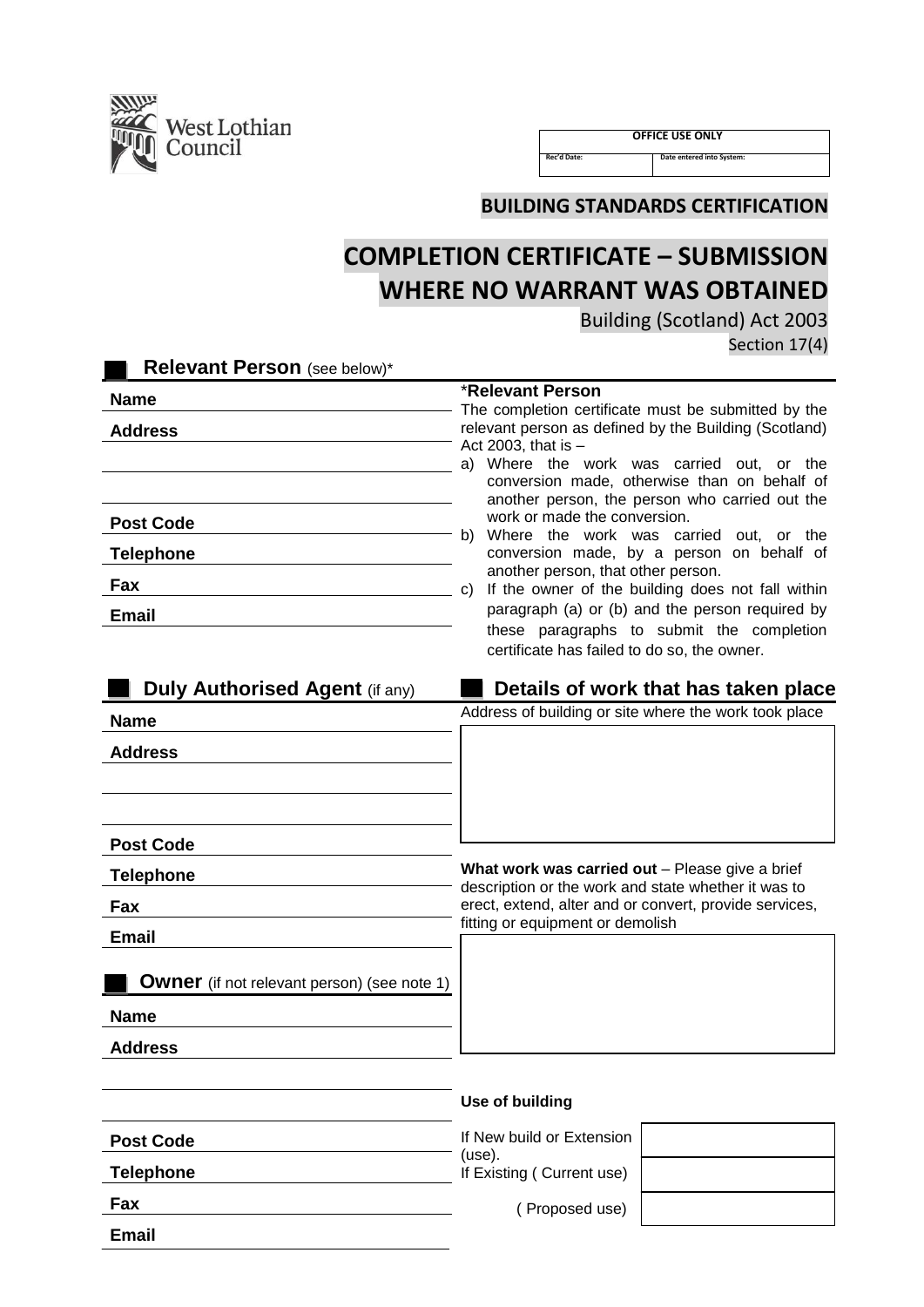# **Planning - Listed buildings**

| conservation area?                                                                                                                                                                                                          | Does the application concern a building listed as being of special architectural or historic interest or in a<br><b>Yes</b><br>No |  |  |  |
|-----------------------------------------------------------------------------------------------------------------------------------------------------------------------------------------------------------------------------|-----------------------------------------------------------------------------------------------------------------------------------|--|--|--|
| If so, please state category                                                                                                                                                                                                | Category A<br>B                                                                                                                   |  |  |  |
| It is not the responsibility of building standards to inform the Planning Authority. If in doubt contact<br>Development Management on 01506 282480.                                                                         |                                                                                                                                   |  |  |  |
| <b>Is this a Conversion (see Annex 1)</b>                                                                                                                                                                                   |                                                                                                                                   |  |  |  |
| If Yes, Please tick the description of the conversion from annex 1                                                                                                                                                          | Yes<br>No                                                                                                                         |  |  |  |
| If Yes, Please tick the appropriate box below<br>8<br>9<br>10 I                                                                                                                                                             |                                                                                                                                   |  |  |  |
| <b>Security matters (see Annex 9)</b>                                                                                                                                                                                       |                                                                                                                                   |  |  |  |
| Do you consider any part of your proposals should not<br>be open to public inspection on the building standards register?                                                                                                   | Yes<br>No                                                                                                                         |  |  |  |
| If you have ticked Yes, you must complete and submit Annex 9. Failure to do so will result in all<br>information being made available.<br>West Lothian Council will decide with you the extent, if any of the restrictions. |                                                                                                                                   |  |  |  |
| <b>Notices</b>                                                                                                                                                                                                              |                                                                                                                                   |  |  |  |
| number.                                                                                                                                                                                                                     | Please indicate if this submission is as a result of any of the following notices, and if so give the reference                   |  |  |  |
| Building regulations compliance notice                                                                                                                                                                                      |                                                                                                                                   |  |  |  |
| Building warrant enforcement notice                                                                                                                                                                                         |                                                                                                                                   |  |  |  |
| Defective buildings notice                                                                                                                                                                                                  |                                                                                                                                   |  |  |  |
| Is the building subject to a dangerous buildings notice?<br>(If Yes give reference number).                                                                                                                                 |                                                                                                                                   |  |  |  |
| Certificates of design (see Annex 10)                                                                                                                                                                                       |                                                                                                                                   |  |  |  |
| Do any certificates of design or construction accompany this<br>submission?<br>Yes<br>No                                                                                                                                    |                                                                                                                                   |  |  |  |
| You must complete and submit Annex 10 (design) or Annex 11 (construction)                                                                                                                                                   |                                                                                                                                   |  |  |  |
| <b>Estimated Value of works</b>                                                                                                                                                                                             |                                                                                                                                   |  |  |  |
| Enter the estimated value of the works                                                                                                                                                                                      | £                                                                                                                                 |  |  |  |
| m <sup>2</sup><br>New build or extension Please indicate total floor area created                                                                                                                                           |                                                                                                                                   |  |  |  |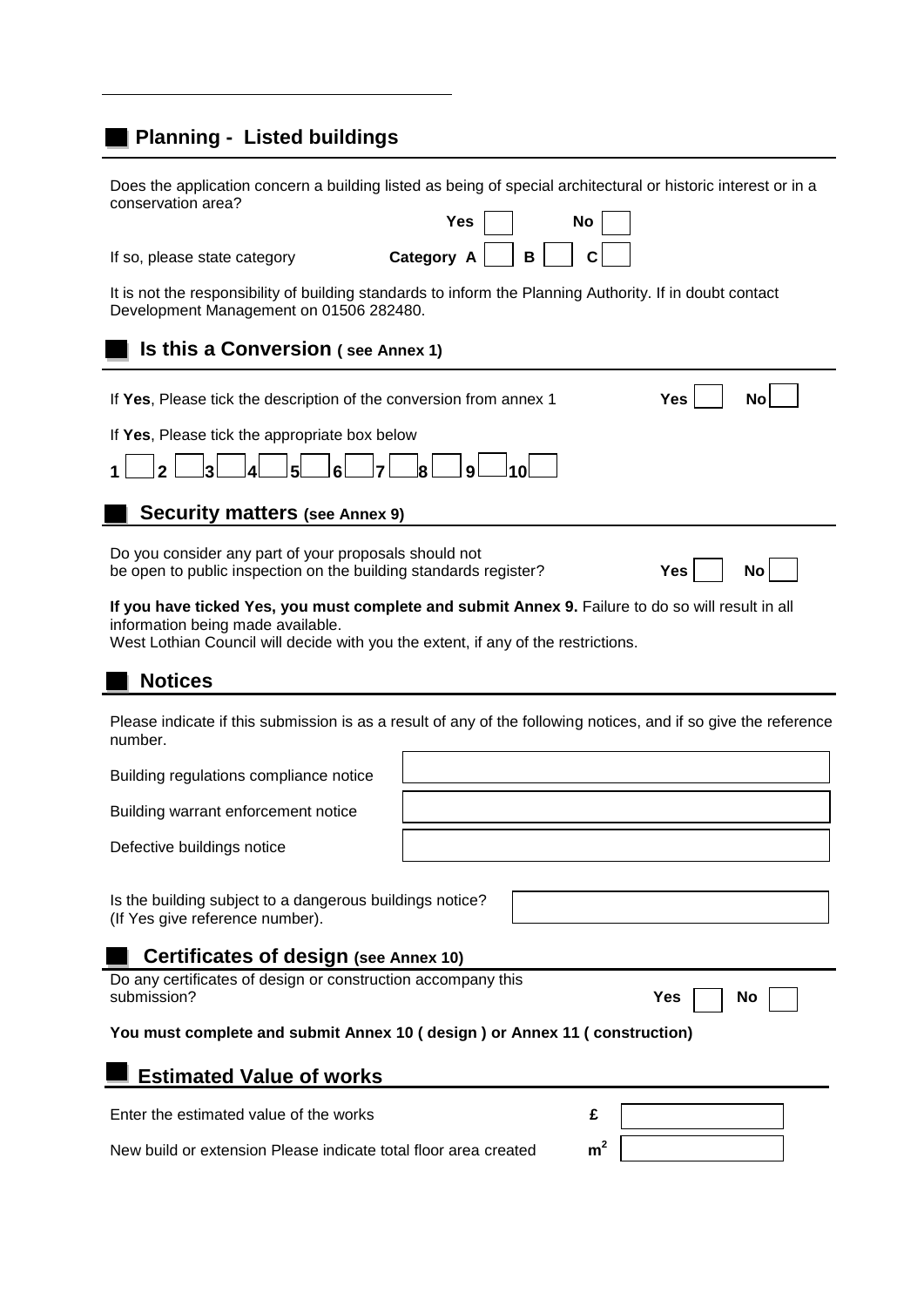## **Limited life building ( Max 5 years)**

If the intended life of the building is to be five years or less from the date of completion, please state – tick relevant box.



# **Declaration**

I/We\* submit a completion certificate in accordance with the details supplied above and with any necessary accompanying information.

#### **(and where the certificate is submitted for work done under a building warrant)**

This completion certificate is confirmation that the work was carried out and/or conversion\* made in accordance with the building regulations.

This completion certificate also confirms that in the case of work for the construction of the building, the building as constructed complies with the building regulations; that in the case of the provision of services, fittings or equipment in or in connection with a building that the services, fittings or equipment provided comply with building regulations; and in the case of conversion of a building that the building as converted complies with building regulations.

### **(and when the provisions of building regulations apply)**

I enclose a copy of the energy performance certificate(s) for the building(s).

I enclose a copy of the statement of sustainability issued for the purpose of regulation 9 of and section 7 of Schedule 5 of the Building (Scotland) Regulations 2004.

| <b>Signed</b>                                                            |  |
|--------------------------------------------------------------------------|--|
| (relevant person/duly authorised agent on<br>behalf of relevant person*) |  |
| <b>Dated</b>                                                             |  |
| *delete as appropriate in all sections                                   |  |

### **Notes**

- 1. The name and address of the owner is required as the procedure regulations require the owner to be informed if a completion certificate is rejected.
- 2. The procedure regulations provide for matters which would raise security concerns to be excluded from inspection, or from copying unless the owner has given consent in writing. Details of residential buildings generally will be available only to interested parties, defined as owner, occupier, tenant or prospective tenant.
- 3. A submission for work which should have had a building warrant must be accompanied by the plans, specifications and other information that would have accompanied an application for a building warrant. A fee, equal to that for a late submission of an application for building warrant, is also required. Note that the building regulations which apply are those in force at the time of submission of this certificate

## **Further Information**

#### **Address to which you should send this submission:**

Building Standards Tel: 01506 280000 West Lothian Council, Civic Centre Howden South Road Livingston

EH54 6FF email: buildingstandards@westlothian.gov.uk

### **Warning**

**This certificate does not permit the occupation or use of a building following construction or conversion. It is an offence to occupy or use such a building until a 'notice of acceptance of a completion certificate' is obtained, except where this is done solely for the purposes of the construction or conversion of the building. Note that temporary permission may be obtainable from a verifier and note that the restriction on occupation or use does not apply to alterations.**

**If any person submits a completion certificate containing a statement which that person knows to be false or misleading in a material particular or recklessly submits a completion certificate containing a statement which is false or misleading in a material particular the person is guilty of an offence and liable on summary conviction to a fine not exceeding level 5 on the standard scale.**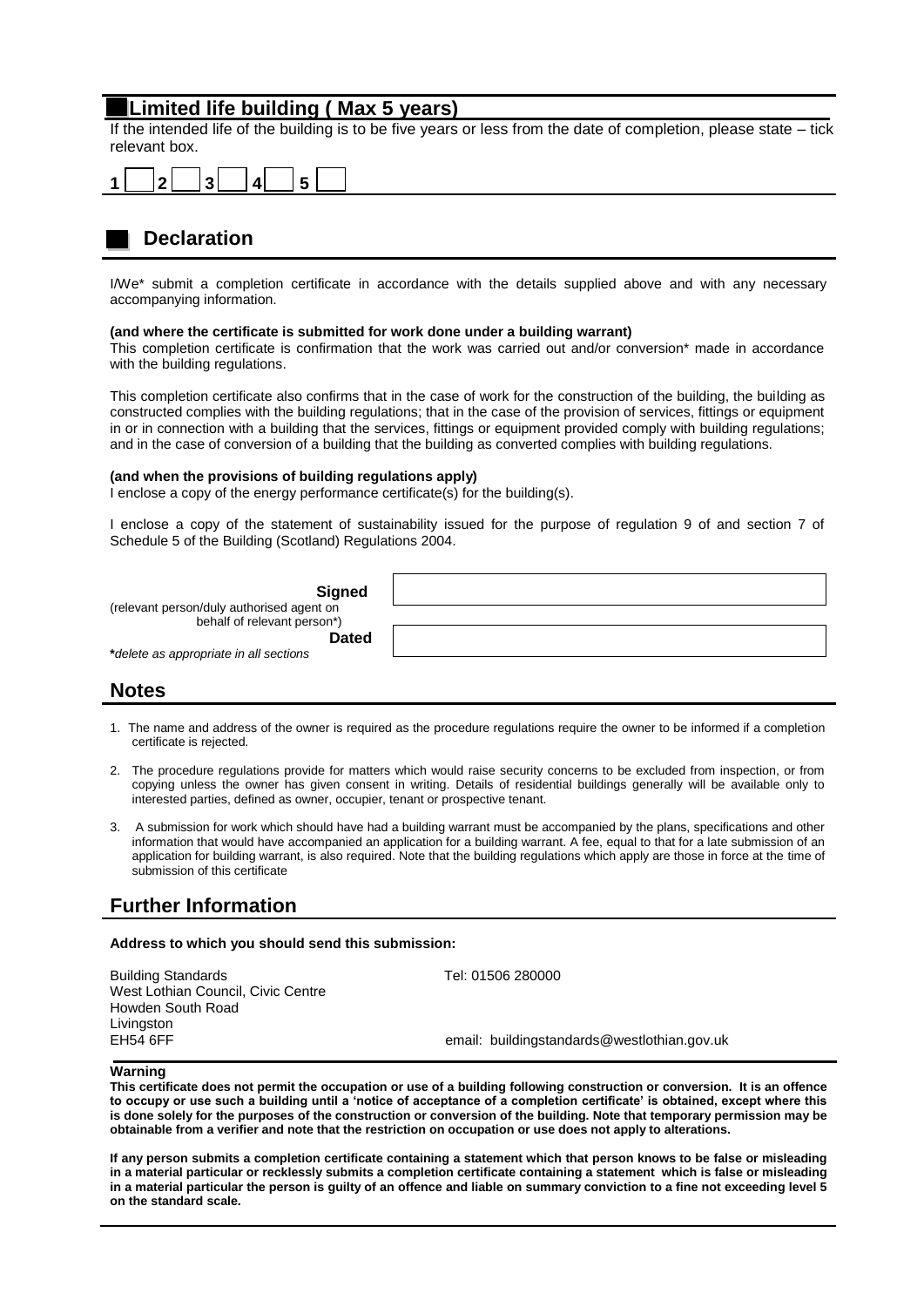# **Certificates from Approved Certifiers**

Please list reference numbers of any certificates from approved certifiers of construction which relate to this submission and attach the original signed certificates to this completion certificate.

## **Important Note**

The certificates must be original documents, signed by certifiers fully approved to issue certificates for the matters certified on the date the certificate was signed.

| <b>Certificate</b><br>reference numbers |  |
|-----------------------------------------|--|
|                                         |  |
|                                         |  |
|                                         |  |
|                                         |  |
|                                         |  |
|                                         |  |
|                                         |  |